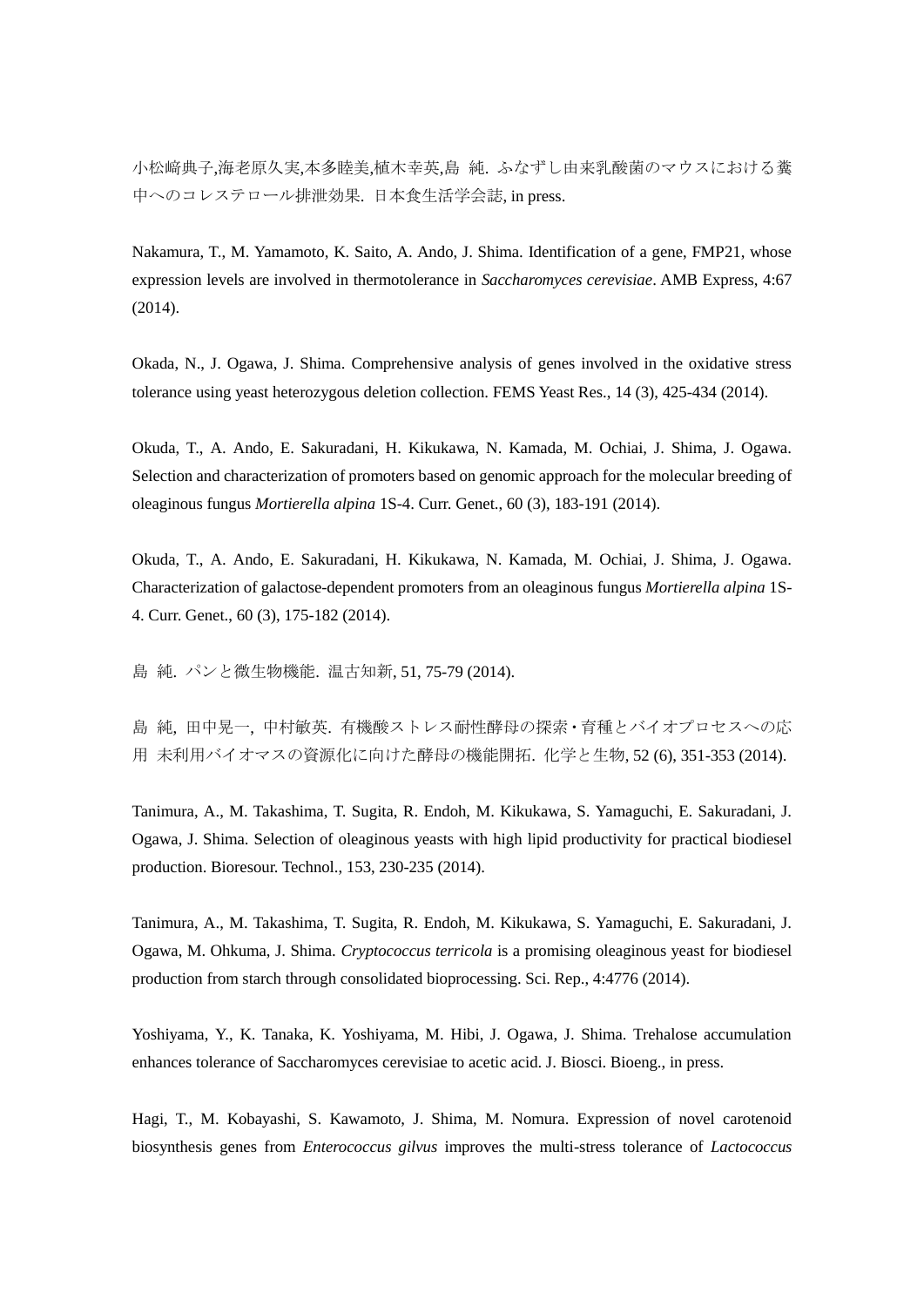*lactis*.J. Appl. Microbiol., 114 (6), 1763-1771 (2013).

Inaba, T., D. Watanabe, Y. Yoshiyama, K. Tanaka, J. Ogawa, H. Takagi, H. Shimoi, J. Shima. An organic acid-tolerant *HAA1*-overexpression mutant of an industrial bioethanol strain of *Saccharomyces cerevisiae* and its application to the production of bioethanol from sugarcane molasses. AMB Express 2013, 3:74 (2013).

Inai, T., D. Watanabe, Y. Zhou, R. Fukada, T. Akao, J. Shima, H. Takagi, H. Shimoi. Rim15p-mediated regulation of sucrose utilization during molasses fermentation using *Saccharomyces cerevisiae* strain PE-2. J. Biosci. Bioeng., 116 (5), 591-594 (2013).

Kikukawa, H., E. Sakuradani, S. Kishino, S.B. Park, A. Ando, J. Shima, M. Ochiai, S. Shimizu, J. Ogawa. Characterization of a trifunctional fatty acid desaturase from oleaginous filamentous fungus *Mortierella alpina* 1S-4 using a yeast expression system. J. Biosci. Bioeng., 116 (6), 672-676 (2013).

Kishino, S., M. Takeuchi, S.B Park, A. Hirata, N. Kitamura, J. Kunisawa, H. Kiyono, R. Iwamoto, Y.Isobe, M. Arita, H. Arai, K. Ueda, J. Shima, S. Takahashi, K. Yokozeki, S. Shimizu, J. Ogawa. Polyunsaturated fatty acid saturation by gut lactic acid bacteria affecting host lipid composition. Proc. Natl. Acad. Sci. USA, 110 (44), 17808-17813 (2013).

Sasano, Y.\*, Y. Haitani\*, K. Hashidaa, S. Oshiroa, J. Shima, H. Takagi. Improvement of fermentation ability under baking-associated stress conditions by altering the *POG1* gene expression in baker's yeast. \*These authors contributed equally to this work. Int. J. Food Microbiol., 165 (3), 241-245 (2013).

島 純, 小松崎典子, 吉田綾子, 安藤 聡, 中村敏英. 「特集:美味しい健康生活は微生物が作 る ~作物生産、食品素材開発、健康支援~」 パンづくりを支える微生物機能 一酵母と乳 酸菌を中心にして-. 生物工学会誌, 91 (11), 618-620 (2013).

Yoshida, J., Y. Kobayasi, Y. Tanaka, Y. Koyama, J. Ogihara, J. Kato, J. Shima, T. Kasumi. Complementary function of mitogen-activated protein kinase Hog1 from *Trichosporonoides megachiliensis* in *Saccharomyces cerevisiae* under hyper-osmotic stress. J. Biosci. Bioeng., 115 (3), 127-132 (2013).

Haitani,Y.\*, K. Tanaka\*, M. Yamamoto, T. Nakamura, A. Ando, J. Ogawa, J. Shima. Identification of an acetate-tolerant strain of *Saccharomyces cerevisiae* and characterization by gene expression analysis. \*These authors contributed equally to this work. J. Biosci. Bioeng., 114 (6), 648-651 (2012).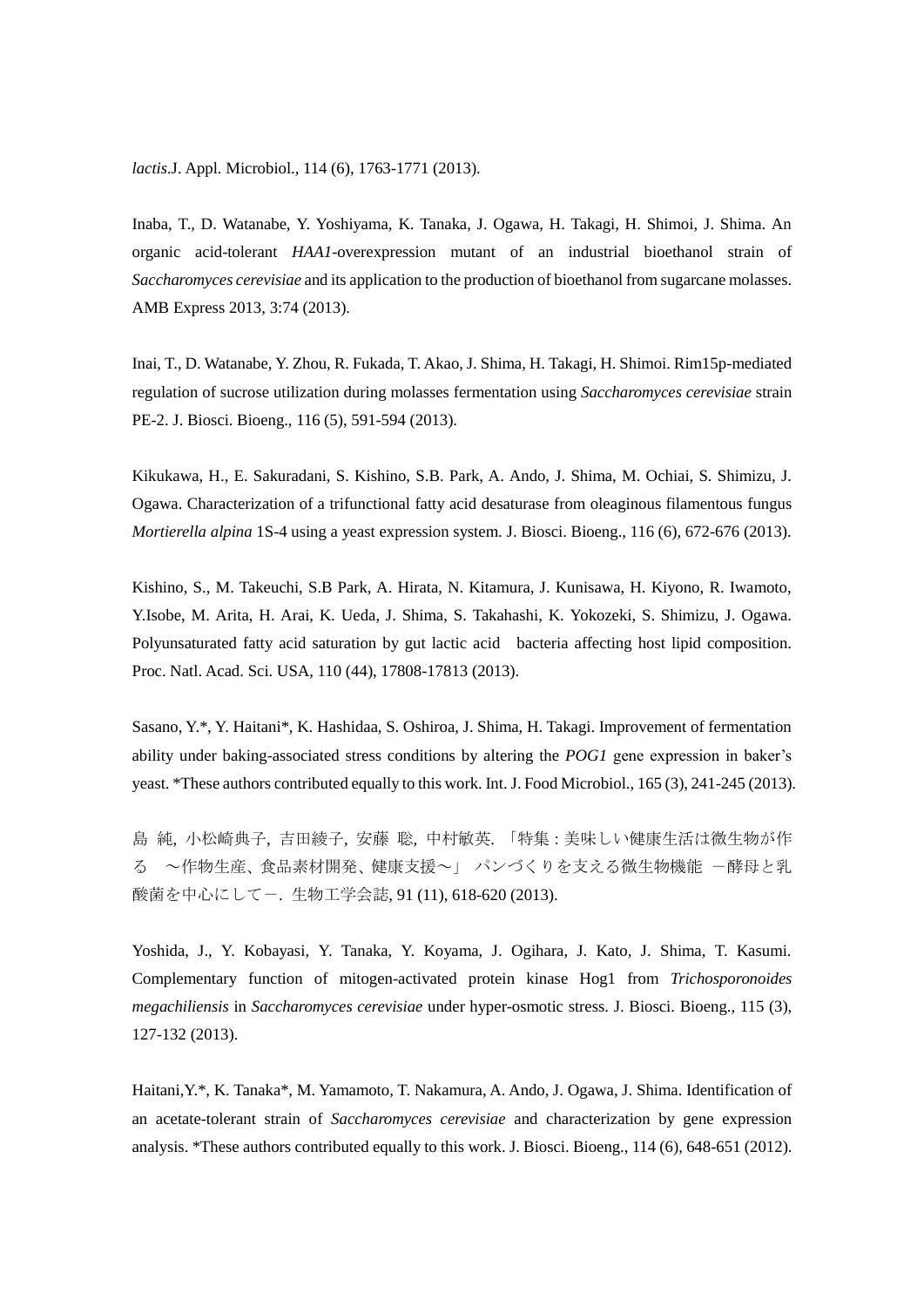Hasegawa, S., T. Ogata, K. Tanaka, A. Ando, H. Takagi, J. Shima. Overexpression of vacuolar H<sup>+</sup>-ATPase-related genes in bottom-fermenting yeast enhances ethanol tolerance and fermentation rates during high-gravity fermentation. J. Inst. Brew., 118 (2), 179-185 (2012).

Hibi, M., J. Mano, T. Hagishita, J. Shima, S. Shimizu, J. Ogawa. β-Aryl-β-amino acid aminotransferase from *Variovorax* sp. JH2 is useful for enantioselective β-phenylalanineproduction. Biocat. Agri. Biotechnol., 1 (3), 253-258 (2012).

Horinouchi, N., T. Sakai, T. Kawano, S. Matsumoto, M. Sasaki, M. Hibi, J. Shima, S. Shimizu, J. Ogawa. Construction of microbial platform for an energy-requiring bioprocess: practical 2' deoxyribonucleoside production involving a C-C coupling reaction with high energy substrates. Microbial Cell Factories, 11 (82), (2012).

Komatsuzaki, N., J. Shima. Effects of live *Lactobacillus paracasei* on plasma lipid concentration in rats fed an ethanol-containing diet. Biosci. Biochem. Biotechol., 76 (2), 232-237, (2012).

Sasano, Y.\*, Y. Haitani\*, K. Hashida, I. Ohtsu, J. Shima, H. Takagi. Enhancement of the proline and nitric oxide synthetic pathway improves fermentation ability under multiple baking-associated stress conditions in industrial baker's yeast. \*These authors contributed equally to this work. Microb. Cell Fact., 11 (40), (2012).

Sasano, Y.\*, Y. Haitani\*, K. Hashida, I. Ohtsu, J. Shima, H. Takagi. Simultaneous accumulation of proline and trehalose in industrial baker's yeast enhances fermentation ability in frozen dough. \*These authors contributed equally to this work. J. Biosci. Bioeng., 113 (5), 592-595 (2012).

Sasano, Y.\*, Y. Haitani\*, K. Hashida, I. Ohtsu, J. Shima, H. Takagi. Overexpression of the transcription activator Msn2 enhances the fermentation ability of industrial baker's yeast in frozen dough. \*These authors contributed equally to this work. Biosci. Biotechnol. Biochem., 76 (3), 624- 627 (2012).

Tanaka, K., Y. Ishii, J. Ogawa, J. Shima. Enhancement of acetic acid tolerance in *Saccharomyces cerevisiae* by overexpression of the *HAA1* gene, encoding a transcriptional activator. Appl. Environ. Microbiol., 78 (22), 8161-8163 (2012).

Tanimura, A.\*, T. Nakamura\*, I. Watanabe, J. Ogawa, J. Shima. Isolation of a novel strain of *Candida*